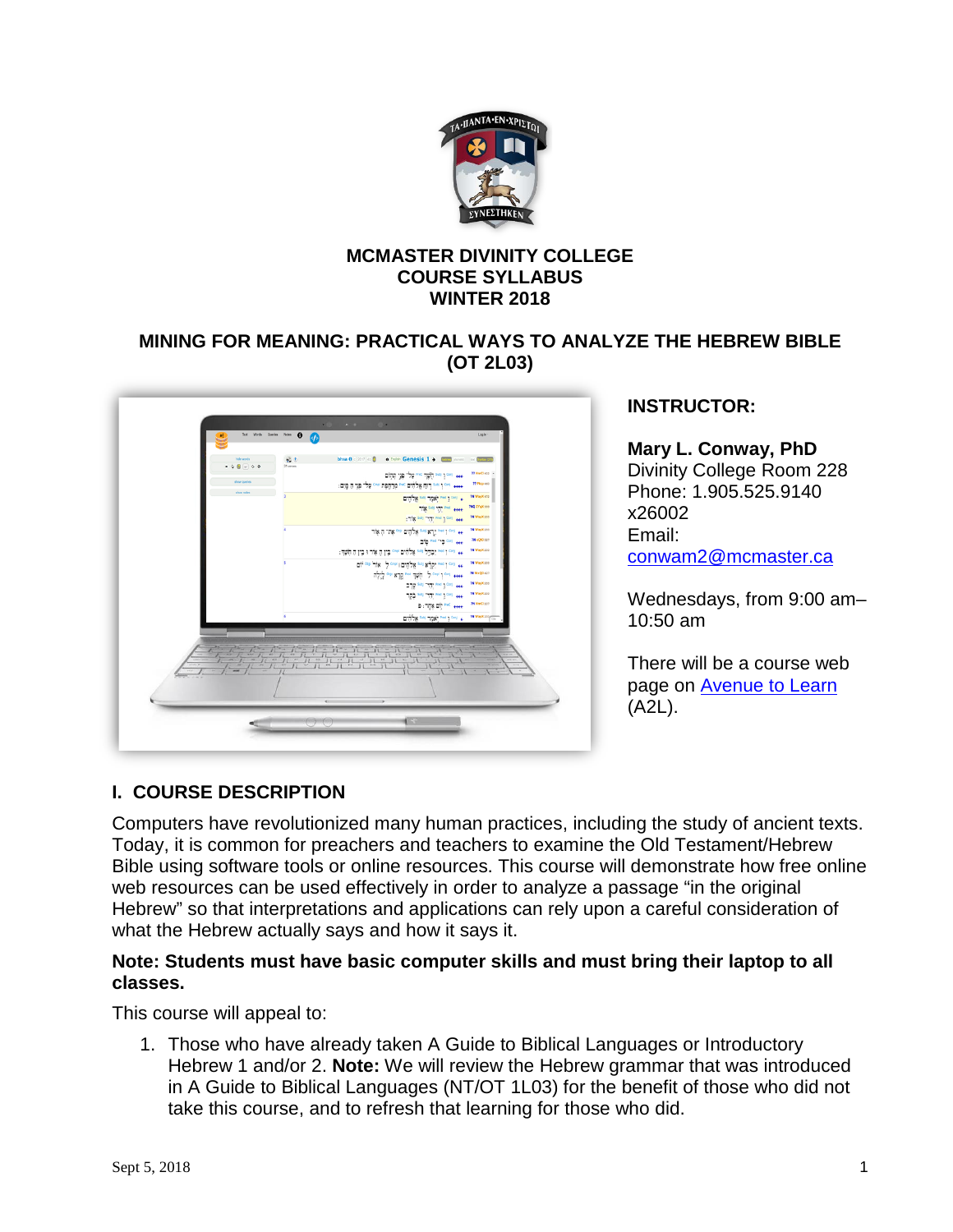2. Those who want to be able to use online language resources effectively and learn how to interpret the biblical text responsibly, regardless of whether they intend to learn to sight read Hebrew.

**OT/NT 1L03 MDiv/MTS Specializations**: (BS/PS) Biblical Studies, Pastoral Studies (See [http://www.mcmasterdivinity.ca/sites/default/files/documents/mdiv](http://www.mcmasterdivinity.ca/sites/default/files/documents/mdiv-mts_specializations_and_outcomes.pdf)mts specializations and outcomes.pdf)

# **II. LEARNING OUTCOMES**



# a. Knowing

- To understand the metafunctions of language
- To understand the reasons for variation in language: cultural, historical, situational, personal, social, etc.
- To know some of the most frequent words in the Old Testament
- To know the major grammatical forms in Hebrew and their syntactical relationships to each other (nominals, verbals, adverbials, phrases, clauses, etc.)
- To understand Hebrew language units and their ranking
- To know what is involved in moving from grammatical analysis to interpretation and application

# b. Being

- To address over-confidence—or lack of confidence—concerning knowledge of the Bible, adopting instead an attitude of life-long learning
- "To present yourself to God as one approved, a worker who does not need to be ashamed and who correctly handles the word of truth." (2 Tim 2:15)
- To be a mature and responsible interpreter of Scripture as taught by the Spirit (1 Cor 2:6–16)
- To allow the Scripture to motivate, form, and transform our faith, worship, and Christian way of life

# $c.$   $\bullet$  Doing

- To develop the ability to talk intelligently about what the available linguistic information reveals about specific wordings (i.e. to explain both what a wording means and why it means what it means)
- To develop the ability to move cautiously from the available linguistic information to a preliminary understanding of an actual passage of scripture
- To be able to interpret Scripture more effectively with attention to the cultural, historical, and situational context
- To be able to use quality online Hebrew resources critically and effectively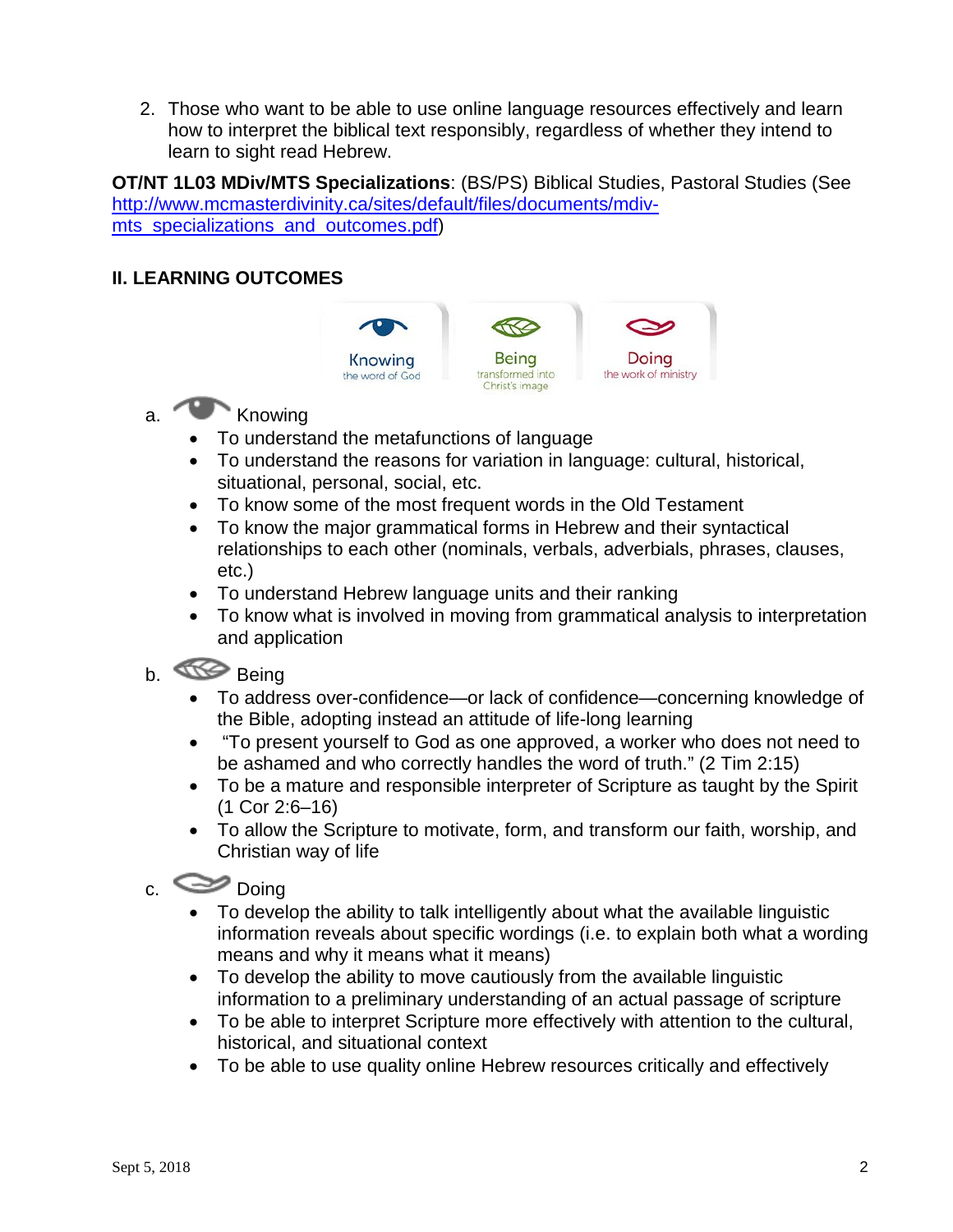#### **III. COURSE REQUIREMENTS A. REQUIRED TEXTS AND RESOURCES**

- **McNinch, Timothy.** *Illustrated Ruth, Esther, Jonah in Hebrew.* **GlossaHouse Illustrated Hebrew-English Old Testament. Wilmore, KY: GlossaHouse, 2017.**
- **Long, Gary A.** *Grammatical Concepts 101 for Biblical Hebrew***. 2nd ed. Grand Rapids, MI: Baker Academic, 2013.** (Students who have taken A Guide to Biblical Languages NT/OT 1L03 will already possess this text.)



# **Online Lexicon: Brown-Driver-Briggs Hebrew English Lexicon Online**

<https://archive.org/details/BDBHebrewLexicon> (Free site)

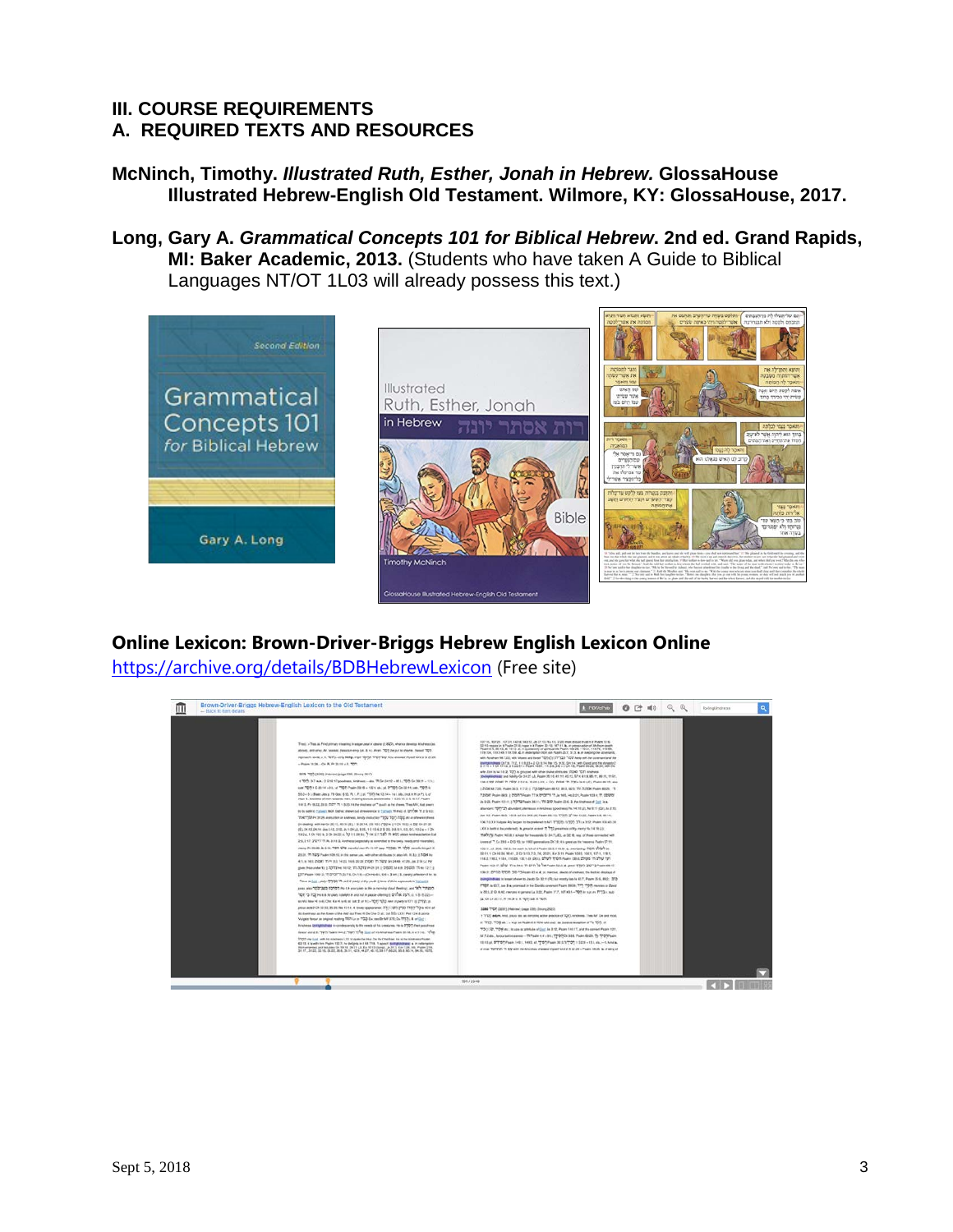**Website: Animated Hebrew Jonah** [http://www.animatedhebrew.com/jonah/jonah\\_01.html](http://www.animatedhebrew.com/jonah/jonah_01.html) (Free site)

> למד עברית עם יונה fearn Hebrew with Jonah  $1$  = 12 ÷ יונה בראסתי לאמר יֵתָם יוּנְה לְבָרֹחָ תַּרְשִׁישָׁה מְלַפְּנִ קום לף אליניגוה העיר הגדולה<br>וקרא עליה כי־עלתה רעתם לְפִנְי: יַמְצָא אֶנְיָה בְּאֶה תַּרְשִׁיש  $\sim$

Website: Bible Online Learner <https://bibleol.3bmoodle.dk/> (Free site)

| Text<br>Words<br>Queries | $\mathbf{\Theta}$<br>Noten<br>$\left\langle f\right\rangle$ |                                                                                                                                                                                                                                | Log In-                    |
|--------------------------|-------------------------------------------------------------|--------------------------------------------------------------------------------------------------------------------------------------------------------------------------------------------------------------------------------|----------------------------|
| hide words               | - 2                                                         | bhsa 0 6 2017 4b 0<br>$o$ English Genesis 1 $\rightarrow$<br><b>celere</b> phonetic                                                                                                                                            | <b>Strill Byntax (2/3)</b> |
| x 0 0 0 0 0              | 31 verses                                                   | eee ו <sup>נסום</sup> השך <sup>PreC</sup> על־פּנֵי תְהָוֹם                                                                                                                                                                     | 77 NmCl 402 A              |
| show queries             |                                                             | ++++ non [ יווים קלולוים FreC קורחקות ואחם על העירה מום:                                                                                                                                                                       | 77 Ptcp 460                |
| show notes               | ā                                                           | + Cont "אמר <sup>השפ</sup> אלהים"                                                                                                                                                                                              | <b>7N WayX 472</b>         |
|                          |                                                             | TIN SLOU TT Pred ecce                                                                                                                                                                                                          | <b>7NQ ZYGX 999</b>        |
|                          |                                                             | : TIX Subj Think Pred   Conj eee                                                                                                                                                                                               | 7N WayX 200                |
|                          |                                                             | ++ con יום אלהים את האור                                                                                                                                                                                                       | 7N WayX 200                |
|                          |                                                             | alip Pred map Conj eee                                                                                                                                                                                                         | 7N xQt0 527                |
|                          |                                                             | ++ con ו "בְּדֵל וֹמִי אֲלֹהִים יִשְׁים בְּין הָ אֲוֹר וּ בְין הַ חָשֶׁךְ:                                                                                                                                                     | <b>7N WayX 200</b>         |
|                          |                                                             | ++ Fred 1 Cong "קרא ו <sup>פעם</sup> אלהים ו ישרי ל אור <sup>סוס א</sup> ום                                                                                                                                                    | <b>7N WayX 200</b>         |
|                          |                                                             | ass I cont from the Second Scott and Control of Second Second Second Second Second Second Second Second Second Second Second Second Second Second Second Second Second Second Second Second Second Second Second Second Second | <b>7N WkQO 427</b>         |
|                          |                                                             | Subject Pred 1 Conj +++                                                                                                                                                                                                        | 7N WayX 200                |
|                          |                                                             | Subj Times Pred 1 Cons ess                                                                                                                                                                                                     | 7N WayX 200                |
|                          |                                                             | יום אֶחֱד: פּ $\frac{1000}{2}$                                                                                                                                                                                                 | <b>?N NmCl 107</b>         |
|                          |                                                             | + <sup>Fred</sup> ו <sup>Cong</sup> יאמר <sup>ומופ</sup> אלהים                                                                                                                                                                 | 7N WayX 200 City           |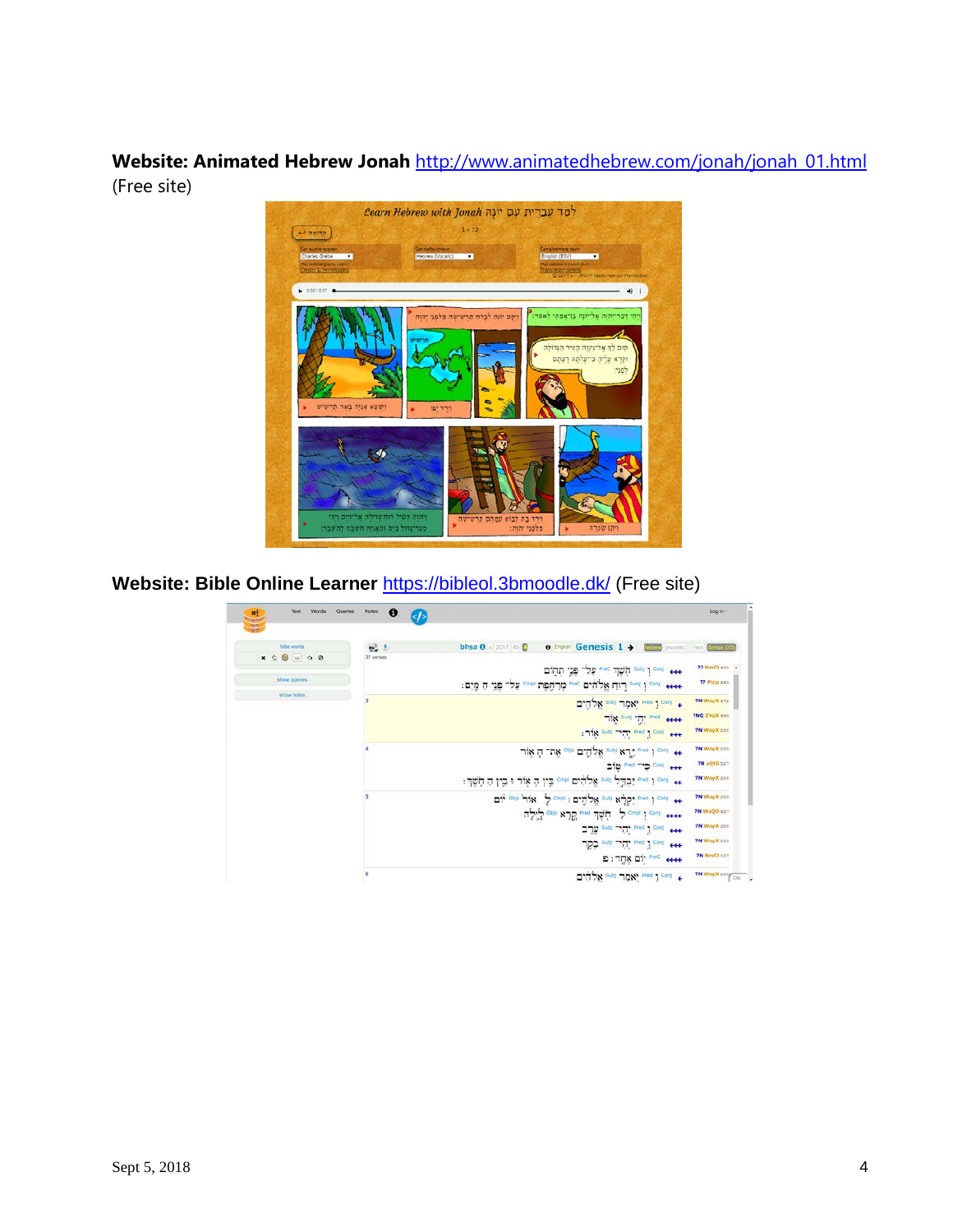# **App: Picture Hebrew Flashcards: Internalize**

**the Language of Scripture** (The app is free, but you must pay for the flashcard download within the app)



Available from Google Play:

<https://play.google.com/store/apps/details?id=com.nobrainerapps.flashcardsphv2> and the App Store: [https://itunes.apple.com/us/app/picture-hebrew](https://itunes.apple.com/us/app/picture-hebrew-flashcards/id1393168774?ls=1&mt=8)[flashcards/id1393168774?ls=1&mt=8](https://itunes.apple.com/us/app/picture-hebrew-flashcards/id1393168774?ls=1&mt=8)

**Note:** All required textbooks for this class are available from the College's book service, R.E.A.D. On Bookstore, Room 145, McMaster Divinity College, or contact R.E.A.D. On Bookstore, 5 International Blvd., Etobicoke, Ontario M9W 6H3. Phone 416.620.2934; fax 416.622.2308; e-mail [books@readon.ca.](mailto:books@readon.ca) Website:

[http://webhome.idirect.com/~readon/bookstore.htmlXBkEducation.](http://webhome.idirect.com/%7Ereadon/bookstore.html#BkEducation) Texts may be ordered ahead and sent to your home or purchased at the college. You may also order the texts from online sources.

# **B. RECOMMENDED RESOURCES**

1. This print paperback dictionary is far more up to date and reliable than the online BDB:

**Clines, David J. A., David M. Stec, and Jacqueline C. R. De Roo.** *The Concise Dictionary of Classical Hebrew.* **Sheffield: Sheffield Phoenix, 2009**.

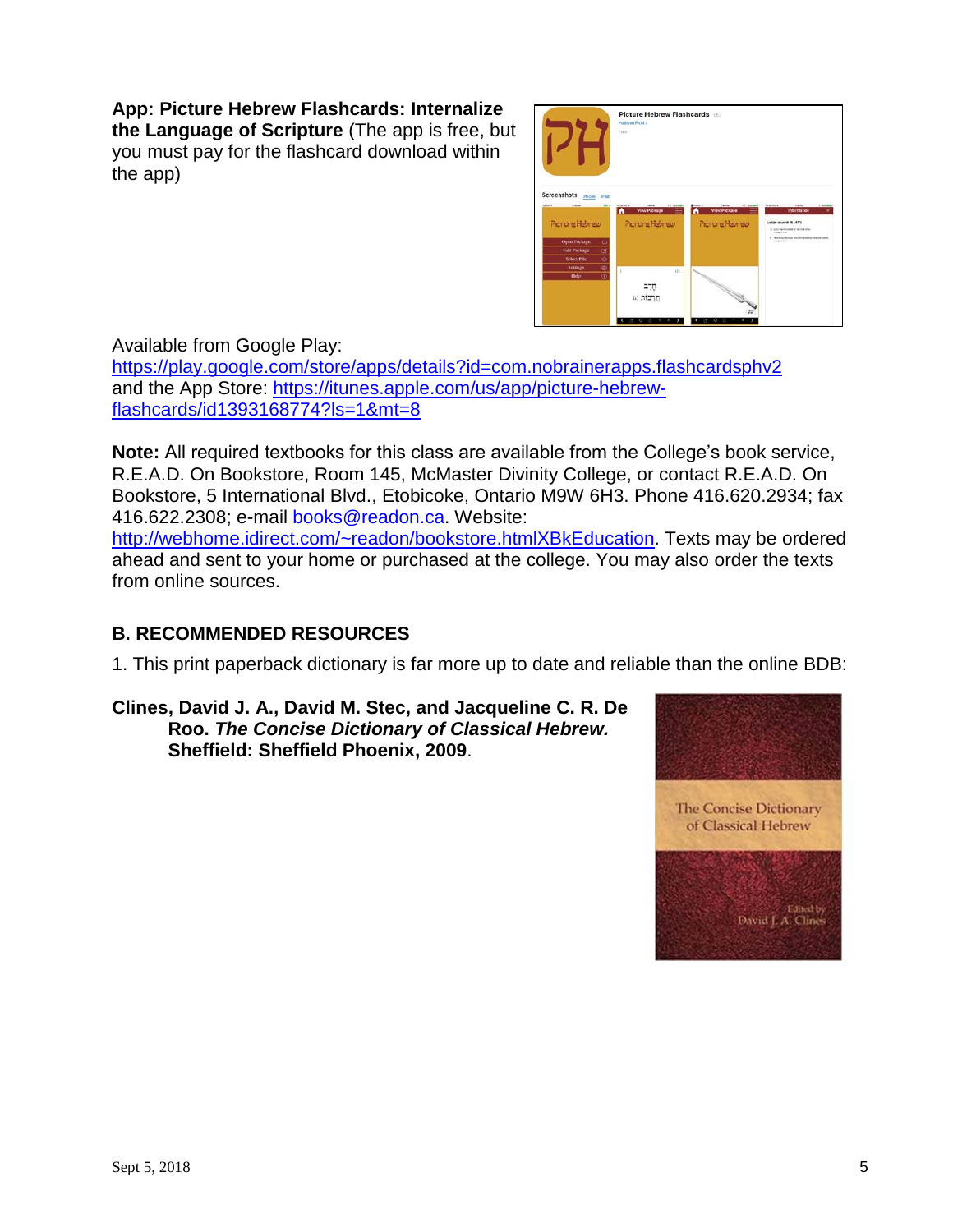- 2. This resource consists of easy to read, color coded charts summarizing all the Hebrew form variations, and a supplementary disc with even more:
- **Van Pelt, Miles V., and Gary Davis Pratico.** *Charts of Biblical Hebrew.* **Grand Rapids, MI: Zondervan, 2007.**



3. Those who plan to continue their study of Hebrew may wish to purchase this introductory Hebrew text, which gives more detailed descriptions of morphology:

## **Pratico, Gary D., and Miles V. Van Pelt.** *Basics of Biblical Hebrew Grammar.* **2nd ed. Grand Rapids, MI: Zondervan, 2007.**

- Or, this Hebrew grammar, which gives information on morphology, plus much more information on syntax: how the elements of language work together to make meaning:
- **Van der Merwe, C. H. J., J. A. Naudé, and Jan Kroeze.** *A Biblical Hebrew Reference Grammar.* **Second ed. New York: Bloomsbury T&T Clark, 2017.**

# **C. ASSIGNMENTS AND GRADING**

| <b>Vocabulary Quizzes</b>   |      |  |
|-----------------------------|------|--|
| <b>Grammar Quizzes</b>      | 15%  |  |
| Analysis 1: Jonah           | 15%  |  |
| <b>Analysis 2: Ruth</b>     | 25%  |  |
| <b>Oral Reading (Jonah)</b> | 5%   |  |
| Exam                        | 30%  |  |
| <b>Total Grade</b>          | 100% |  |

# **Assignment Details:**

#### **Note: All written assignments must be submitted to A2L as PDF documents only.**

#### **1. Assignment 1: Vocabulary Quizzes 10%.** See course schedule.

There will be five in class vocabulary quizzes testing your knowledge of common Hebrew words. You will learn the 120 most common words in the Old Testament/Hebrew Bible on a cumulative basis. Rather than memorizing narrow meanings, you will be matching Hebrew words with pictures that represent a range of meanings. The **Picture Hebrew Flashcards**  are based on this idea.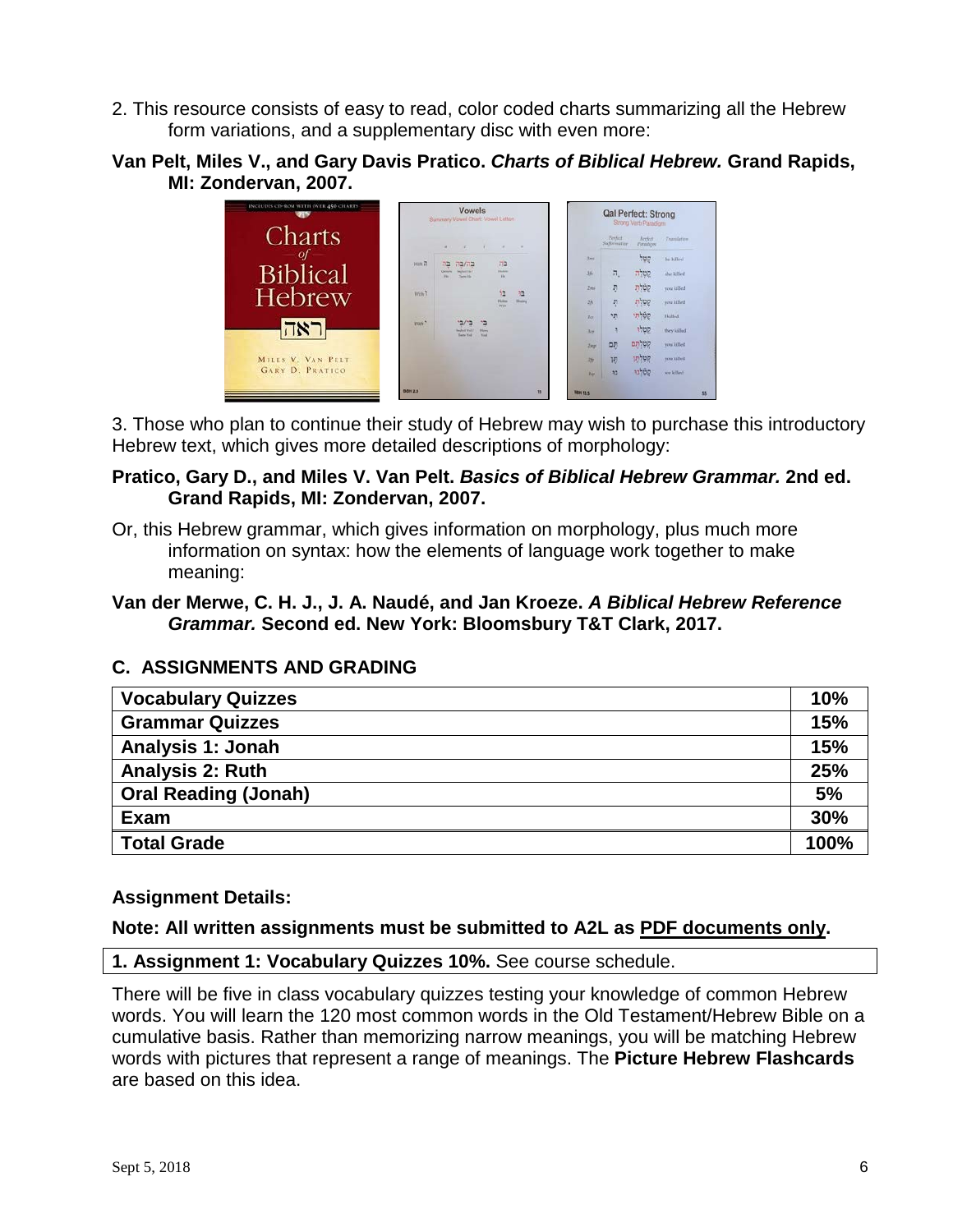#### **2. Assignment 2: Grammar Quizzes 15%.** See course schedule.

There will be 3 in class grammar quizzes will test your ability to explain (in your own words) how the Hebrew language makes meaning. Because this will be the focus of the class handouts, lectures, and discussions, the quizzes will be testing whether you are paying attention and whether you are understanding the basic workings of the language. Note that these quizzes do not require formal parsing and translation, but an understanding of how the words relate to one another and how the linguistic signals relate to the meaning of the text. Each quiz will be based on a passage from the Old Testament with a printed quiz sheet supplying the same linguistic information that is being accessed digitally throughout the course (i.e. English glosses, parsing information, syntactic information, etc.). Given this information, students be able to write out brief answers that explain what the passage means and why it means this.

#### **3. Assignment 3: Analysis 1: Jonah 15%.** Due on Wednesday, February 27 by 11:30 pm

Students will choose one passage from the book of Jonah of 5 to 8 verses and explain the significant lexical/grammatical/syntactical components and how they contribute to meaning in a response of 6 to 8 pages. You will be guided by a pre-determined list of interpretive questions related to the wording of a passage. In addition to the online resources used throughout the course, you are expected to cite at least ten appropriate reference works that discuss your passage and/or its wording (i.e. the major biblical commentaries and Hebrew reference books). Detailed instructions will be given in class and on A2L.

#### **4. Assignment 4: Analysis 2: Ruth 25%.** Due on Wednesday, April 3 by 11:30 pm

Students will choose one passage from the book of Ruth of 5 to 8 verses and explain the significant lexical/grammatical/syntactical components and how they contribute to meaning in a response of 10 to 12 pages. You will be guided by a pre-determined list of interpretive questions related to the wording of a passage that will incorporate the learning used in your first analysis but also include the concepts learned since. In addition to the online resources used throughout the course, you are expected to cite at least ten appropriate reference works that discuss your passage and/or its wording (i.e. the major biblical commentaries and Hebrew reference books). Detailed instructions will be given in class and on A2L.

#### **5. Assignment 5: Oral Reading: Jonah 5%.** Due Wednesday, March 6 by 11:30 pm

#### Students will use the website **Animated Hebrew Jonah**

[\(http://www.animatedhebrew.com/jonah/jonah\\_01.html\)](http://www.animatedhebrew.com/jonah/jonah_01.html)

to practice pronouncing and reading the passage from the book of Jonah that they used for Analysis 1. They will video record themselves on A2L reading the passage.

#### **6. Assignment 6: Exam 30%.** Wednesday, April 10

For the final examination, you will be given a passage from the Hebrew Bible and a few of the questions that were asked in the main written assignments (see above). You will be allowed to use the online resources in order to answer these questions, explaining what (linguistically speaking) the passage means and why (linguistically speaking) it means this. There will also be a vocabulary component to the exam, involving the 120 most common words in the Hebrew Bible. A concluding question on the exam will ask you to provide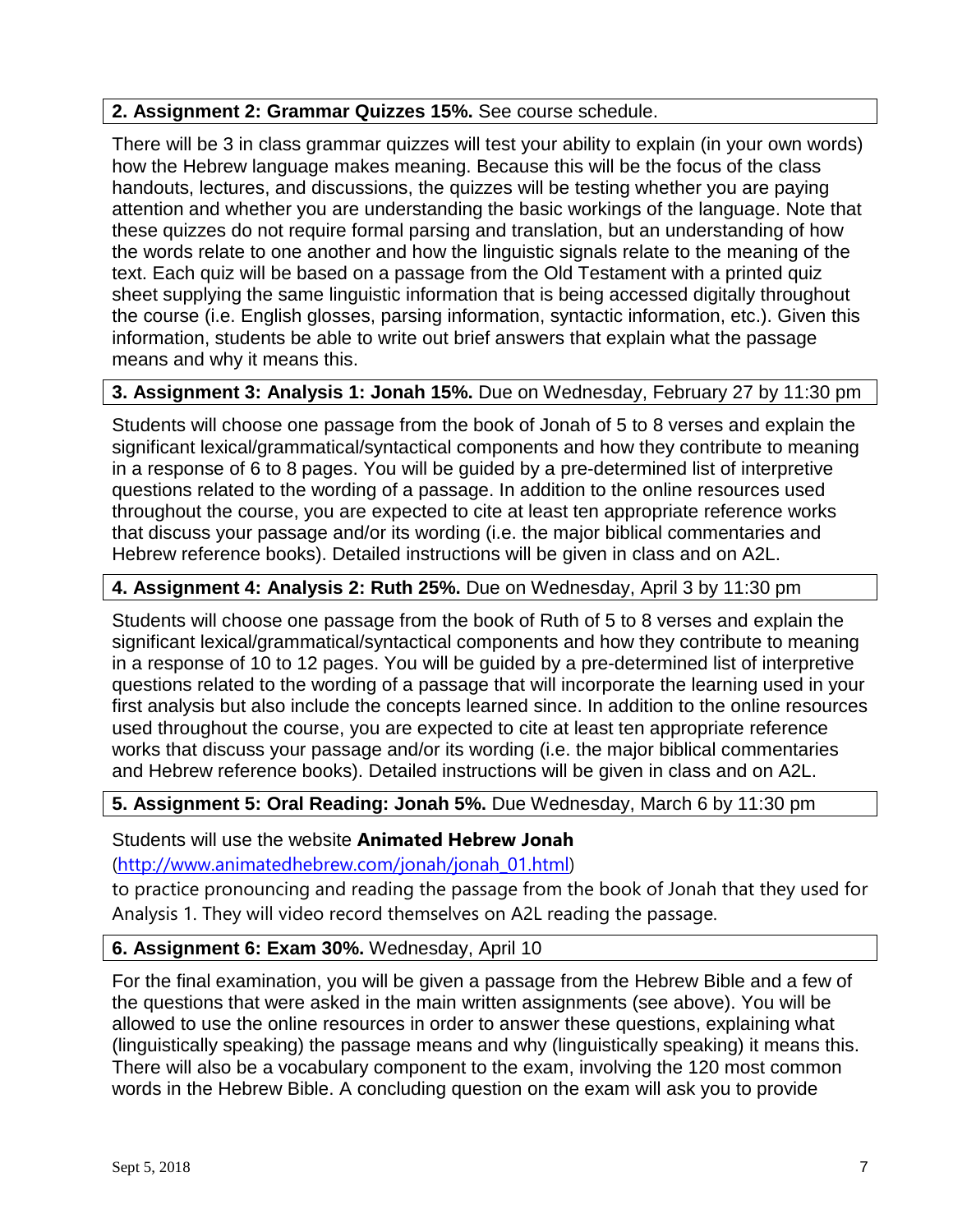some remarks about interpretive issues that are important for understanding the passage but that are not answered by the wording of the passage itself.

#### **Policy for Late Assignments:**

Marks will be deducted for late assignments if there is no valid reason, such as illness (a doctor's note may be required) or serious family crisis. The deduction will be 3% per day. Extensions must be approved before the due date.

| Wk             | <b>Date</b> | <b>Bible</b><br>Resources <sup>1</sup> | <b>Content</b>                                                                                                   | <b>Assignments/Quizzes</b>                                        |
|----------------|-------------|----------------------------------------|------------------------------------------------------------------------------------------------------------------|-------------------------------------------------------------------|
| $\mathbf{1}$   | Jan 9       | $---$                                  | • Introduction and Syllabus<br><b>Hebrew Alphabet, Vowels</b>                                                    | $---$                                                             |
| $\overline{2}$ | Jan<br>16   | Selected<br>verses                     | • Metafunctions of Language<br>• Variations in Language<br>• Using a Lexicon                                     | $---$                                                             |
| 3              | Jan<br>23   | Jonah 1                                | · Parts of Speech, Word<br>Order<br>• General Hebrew<br>Morphology<br>• Nominals: Form and<br>Function 1 (Nouns) | ---                                                               |
| $\overline{4}$ | Jan<br>30   | Jonah 2                                | • Nominals: Form and<br>Function 2 (Adjectives,<br>Pronouns)                                                     | Vocabulary Quiz 1 (20<br>words)                                   |
| 5              | Feb<br>6    | Jonah 3                                | • Verbal Systems: Stems,<br>Conjugations 1 (TAM,<br>Stems, Perfect/Imperfect)                                    | <b>Grammar Quiz 1</b>                                             |
| 6              | Feb<br>13   | Jonah 4                                | • Verbal Systems: Stems,<br>Conjugations 2 (Volitionals)                                                         | Vocabulary Quiz 2 (40<br>words)                                   |
| $\overline{7}$ | Feb<br>20   | <b>Family Day/Reading Week</b>         |                                                                                                                  |                                                                   |
| 8              | Feb<br>27   | Ruth 1                                 | • Verbal Systems: Stems,<br>Conjugations 3: Participles,<br><b>Infinitives</b>                                   | Analysis 1: Jonah                                                 |
| 9              | Mar<br>6    | Ruth <sub>2</sub>                      | • Phrases and Clauses 1<br>(Prepositions,<br>Conjunctions)                                                       | Vocabulary Quiz 3 (60<br>words)<br><b>Oral Reading Assignment</b> |
| 10             | Mar<br>13   | Ruth <sub>3</sub>                      | • Phrases and Clauses 2<br>(Rank, Relationships)                                                                 | <b>Grammar Quiz 2</b>                                             |
| 11             | Mar<br>20   | Ruth 4                                 | · Syntax: Variations and<br>Meaning                                                                              | Vocabulary Quiz 4 (80<br>words)                                   |

## **IV. COURSE SCHEDULE**

<span id="page-7-0"></span> $\overline{a}$ <sup>1</sup> McNinch, Timothy. *Illustrated Ruth, Esther, Jonah in Hebrew*. We will be using examples from these narratives to illustrate the concepts learned during the classes.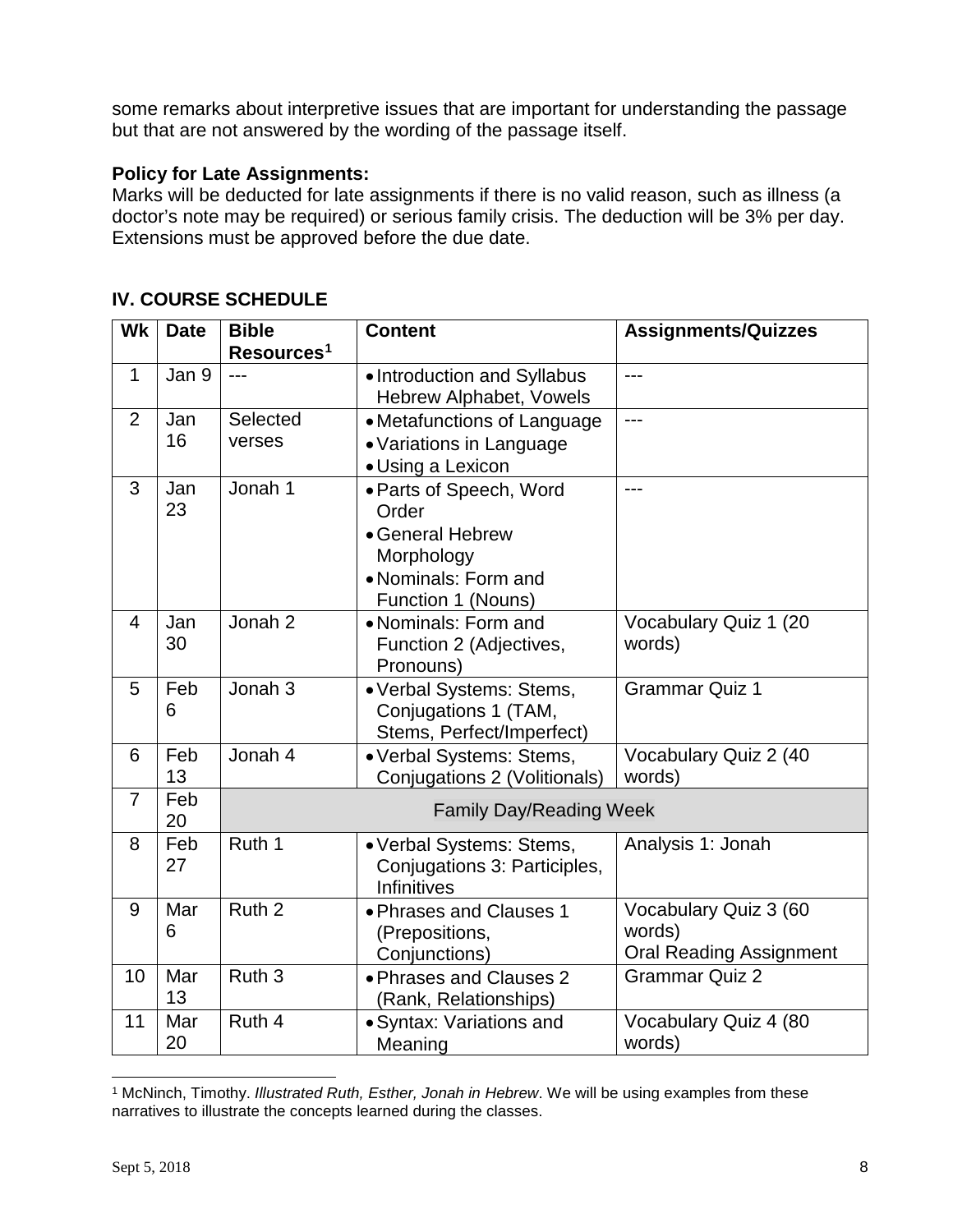|    | Mar<br>27 | Judges<br><b>Selections</b> | • Hebrew Discourse 1 (Verb)<br>Constellations, Markers,<br>Comments)       | <b>Grammar Quiz 3</b>                                |
|----|-----------|-----------------------------|----------------------------------------------------------------------------|------------------------------------------------------|
| 13 | Apr 3     | Judges<br>Selections        | • Hebrew Discourse 2<br>(Dialogue, Participants,<br>Narrative Perspective) | Vocabulary Quiz 5 (100<br>words)<br>Analysis 2: Ruth |
| 14 | Apr<br>10 |                             |                                                                            | Exam (120 vocab words)                               |

# **V. CLASSROOM BEHAVIOUR, ATTENDANCE, AND PARTICIPATION**

- Students are expected to attend all classes. Missing a class in order to work on other assignments is a consequence of poor planning and is unacceptable. If you are genuinely ill, and possibly contagious, your absence is acceptable.
- Students are expected to be on time for class. Admittedly, unavoidable delays do occasionally happen. If you arrive late, please enter as quietly as possible and give an explanation to the professor after class.
- Students are also expected to stay for the entire class session.
- Computers and tablets should only be used for class related purposes, not for social networking and the like.
- All thoughtful student participation is welcome. There are no "dumb questions" or "stupid answers." Students will respect the contributions of other students, although they may disagree, and respond to them without ridicule or scorn.
- Students may eat or drink in class as long as they do so quietly and unobtrusively and clean up afterwards.

# **VI. GENERAL GUIDELINES FOR THE SUBMISSION OF WRITTEN WORK**

All stylistic considerations (including but not limited to questions of formatting, footnotes, and bibliographic references) must conform to the McMaster Divinity College Style Guidelines for Essays and Theses

[http://www.mcmasterdivinity.ca/sites/default/files/documents/mdcstyleguide.pdf.](http://www.mcmasterdivinity.ca/sites/default/files/documents/MDCStyleGuide.pdf) Failure to observe appropriate form will result in grade reductions.

#### **Inclusive Language**

McMaster Divinity College uses inclusive language for human beings in worship services, student written materials, and all its publications. It is expected that inclusive language will be used in chapel services and all MDC assignments. In reference to biblical texts, the integrity of the original expressions and the names of God should be respected, but you will need to use gender-inclusive language for humans, and you will need to quote from a gender-inclusive version such as the following: NRSV (1989), NCV (1991), TEV/GNB/GNT (1992), CEV (1995), NLT (1996), TNIV (2005), and the Common English Bible (CEB 2011).

#### **Academic Dishonesty**

Academic dishonesty is a serious offence that may take any number of forms, including plagiarism, the submission of work that is not one's own or for which previous credit has been obtained, and/or unauthorized collaboration with other students. Academic dishonesty